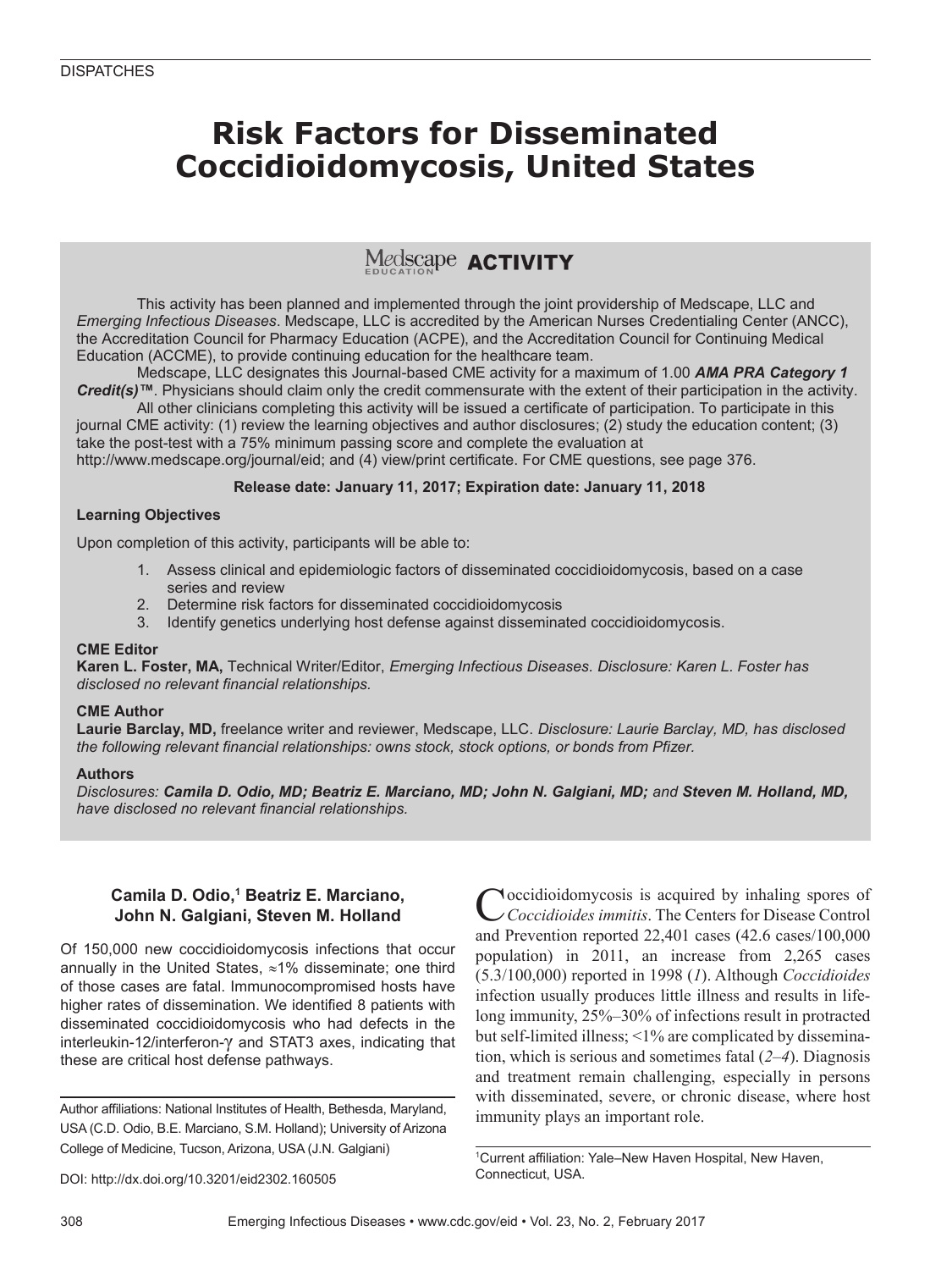During January–March 2014, we reviewed risk factors for dissemination and summarized all coccidioidomycosis cases in patients with primary immunodeficiency (PID). These cases highlight the importance of the interleukin (IL)– 12/interferon (IFN)–γ and signal transducer and activator of transcription 3 (STAT3) pathways in host defense. Dissemination of this typically self-limited pathogen should prompt consideration of underlying host genetic factors.

#### **Literature Review**

Our systematic literature search resulted in 370 case reports of disseminated coccidioidomycosis (DC) published during 1975–2014 (online Technical Appendix, https://wwwnc.cdc.gov/EID/article/23/2/16-0505-Techapp1.pdf). DC was defined as a positive culture or histologic finding from a nonpulmonary site. For comparative purposes, patients were further classified by exogenous immunosuppression, pregnancy, or 1 versus >2 extrapulmonary affected sites.

How the host responds to and contains coccidioidomycosis is unclear, but dissemination occurs in 30%–50% of immunosuppressed hosts. Dissemination can be singlesite or multisite, is associated with more severe outcomes than disease limited to the respiratory tract, and requires prolonged treatment (*4*). Literature review confirms critical interactions of *Coccidioides* spp. with race/ethnicity, sex, pregnancy, and immune status (Table 1).

The rate of DC is higher for pregnant woman than for the general population (*5*,*6*). We found dissemination to the nervous system reported in 37% of pregnant women, approximately one third of whom died (https://www.niaid.nih. gov/sites/default/files/HollandTechnicalAppendix.docx). Of total deaths, 75% occurred among women during their third trimester; fetal or infant death occurred in 40% of reported cases. Although one third of pregnant women affected were black, survival did not differ by race.

Despite overall improved survival, immunocompromised persons remain at high risk for fatal DC; the crude mortality rate (CMR) was  $\approx 50\%$  for persons immunocompromised by HIV, cancer, organ transplantation, antigraft rejection medications, antiinflammatory biologicals, or chemotherapy (https://www.niaid.nih. gov/sites/default/files/HollandTechnicalAppendix.docx).

CMRs were lower, but still substantial, for patients receiving steroids (https://www.niaid.nih.gov/sites/default/files/ HollandTechnicalAppendix.docx). In HIV-infected exogenously immunocompromised patients, coccidioidomycosis was similar to that in persons without HIV/AIDS. CMRs were lower for persons who were able to stop exogenous immunosuppression. Patients with exogenous immunosuppression were 37% white, 20% Hispanic, and 11% black (https:// www.niaid.nih.gov/sites/default/files/HollandTechnical Appendix.docx), similar to the racial/ethnic distribution in DC-endemic areas (California, Arizona: 48% white, 34% Hispanic, 6% black) (*7*,*8*). However, these racial/ethnic differences should be interpreted cautiously because race/ ethnicity data were unavailable for 24% of patients with exogenous immunosuppression. Regardless of age, immunosuppressed patients were substantially more likely to have extrapulmonary dissemination, require hospitalization, have progressive infection, or die of coccidioidomycosis.

Most (84%) patients with multisite infection were male, and the number of blacks was double that of any other race (https://www.niaid.nih.gov/sites/default/files/ HollandTechnicalAppendix.docx). Additionally, osteomyelitis was more common among blacks (82%) than whites (29%); central nervous system (CNS) infection was more common among whites (59%) than blacks (13%). Hispanics and Asians also had higher rates of osteomyelitis (69% and 60%, respectively) and lower rates of CNS dissemination (38% and 13%, respectively) than whites (https:// www.niaid.nih.gov/sites/default/files/HollandTechnicalAppendix.docx). In contrast, among patients with exogenous immunosuppression, differences in rates of osteomyelitis and CNS infections by race were much smaller (44% of blacks with osteomyelitis vs. 24% of whites and 33% of blacks with CNS infection vs. 21% of whites). These data suggest that different immunologic factors that track with race might variably control susceptibility to DC, osteomyelitis, and CNS disease. However, exogenous immunosuppression apparently overrides these racial/ethnic variations.

Consistent with the demographic characteristics of patients with multisite disease, 83% of those with single-site infection were male (https://www.niaid.nih.gov/ sites/default/files/HollandTechnicalAppendix.docx).

| <b>Table 1.</b> Summary of disseminated coccidioidomycosis cases reported in the literature <sup>*</sup> |               |                         |                |                    |             |  |  |  |  |  |
|----------------------------------------------------------------------------------------------------------|---------------|-------------------------|----------------|--------------------|-------------|--|--|--|--|--|
|                                                                                                          |               |                         | Age, y, median |                    |             |  |  |  |  |  |
| Predisposition/no. sites affected                                                                        | Sex, no.      | Race/ethnicity, %       | (range)        | Site of disease, % | Survival, % |  |  |  |  |  |
| Pregnancy, $N = 52$                                                                                      |               | Black, 19; white, 14;   | $27(17-38)$    | CNS, 18; bone, 5   | 42          |  |  |  |  |  |
|                                                                                                          |               | Hispanic, 11; Asian 3   |                |                    |             |  |  |  |  |  |
| Immunosuppression, $\dagger$ N = 79                                                                      | M, 59; F, 19  | Black. 11: white. 37:   | $44(1 - 83)$   | CNS. 25: bone. 37  | 44          |  |  |  |  |  |
|                                                                                                          |               | Hispanic, 20; Asian, 4  |                |                    |             |  |  |  |  |  |
| Multisite dissemination, $N = 100$                                                                       | M, 84; F, 16  | Black, 39; white, 17;   | $36(1 - 84)$   | CNS, 29; bone, 62  | 72          |  |  |  |  |  |
|                                                                                                          |               | Hispanic, 13; Asian, 15 |                |                    |             |  |  |  |  |  |
| Single site dissemination, $N = 139$                                                                     | M, 115; F, 24 | Black, 32; white, 21;   | $33(1 - 73)$   | CNS. 9: bone. 50   | 99          |  |  |  |  |  |
|                                                                                                          |               | Hispanic, 9; Asian, 17  |                |                    |             |  |  |  |  |  |

\*CNS, central nervous system.

†Oncologic, n = 8; HIV, n = 12; transplant, n = 24; steroids/immune-modulation, n = 35.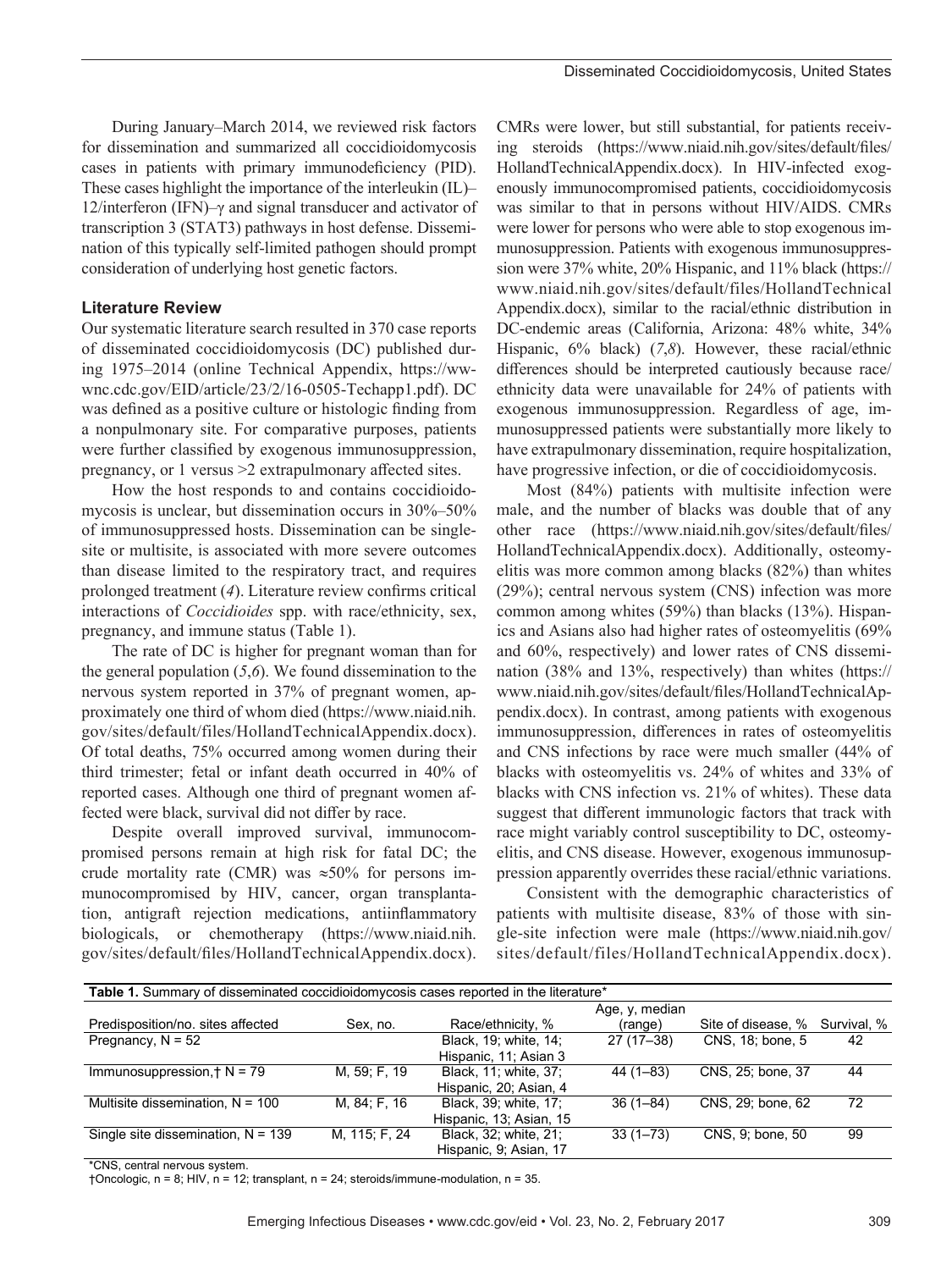#### **DISPATCHES**

Overall, blacks had more single-site osteomyelitis than whites (64% vs. 41%), and whites had more CNS infection than blacks (17% vs. 2%)(https://www.niaid.nih.gov/ sites/default/files/HollandTechnicalAppendix.docx). Thus, despite the lower CMR in single-site disease, racial/ethnic differences in infection site were largely consistent between those with single-site and multisite infection.

Single-site and multisite disease accounted for 86% of extrapulmonary *Coccidioides* infections in blacks and 91% in Asians but for only 56% in whites and 52% in Hispanics. Furthermore, blacks accounted for approximately one third of single-site and multisite infections despite constituting only 6% of the population in coccidioidomycosis-endemic areas. In contrast, only 10% of patients with single-site and multisite disease were Hispanic, even though Hispanics accounted for 35% of the general population in those areas (*7*). The more population-consistent number of blacks with DC among exogenously immunosuppressed persons and the blunting of racial/ethnic differences with exogenous immunosuppression suggest that exogenous immunosuppression overwhelms intrinsic racial/ethnic variations in host defense. Interpretation of these differences is limited by self-identified race/ethnicity, an imprecise surrogate for ancestral genetic origins. Future studies using established ancestral markers will help solidify associations between coccidioidomycosis infection and race/ethnicity.

We identified 8 cases of proven PID with DC (Table 2). Mutations in the IL-12/IFN-γ or STAT3 pathways were diagnosed in PID patients (online Technical Appendix Figure); these patients were younger and more racially/ethnically diverse than immunosuppressed single-site and multisite infected groups. All patients with discrete immune defects had prolonged, refractory infection; some were controlled with exogenous IFN-γ. Of the 8 patients, 3 had no relevant prior medical histories, suggesting that discrete mutations in these pathways might go unrecognized until DC develops.

In *Coccidioides*-susceptible mice, exogenous IL-12 is protective, whereas disease in resistant strains is exacerbated by its neutralization (*13*). In vitro, human macrophage killing of phagocytosed *Coccidioides* depends on IL-12/ IFN-γ signaling (*14*). Furthermore, peripheral blood mononuclear cells from nonimmune (delayed-type hypersensitivity-negative) donors produce significantly less IFN-γ in response to *Coccidioides* antigens than do such cells from immune (delayed-type hypersensitivity-positive) donors. In vivo, 3 patients with DC improved substantially after therapy with IFN-γ. Immune function studies in 2 of those patients showed blunted IFN-γ–mediated responses (*15*).

The involvement of STAT3 in resistance to *Coccidioides* infection is complex. STAT3 is a critical mediator of IL-23 signaling, a cytokine involved in producing IFN-γ, IL-12, and IL-17, all of which are required for immunity to

| Table 2. Patients with disseminated coccidioidomycosis and discrete primary immune deficiencies* |       |              |                                          |                     |           |                            |                        |  |  |
|--------------------------------------------------------------------------------------------------|-------|--------------|------------------------------------------|---------------------|-----------|----------------------------|------------------------|--|--|
| Case no.                                                                                         | Age,  | Race/        |                                          | Extrapulmonary      | Method of |                            |                        |  |  |
| (ref)                                                                                            | y/sex | ethnicity    | Medical history                          | disease             | Relapse   | diagnosis                  | Genetic findings       |  |  |
|                                                                                                  | 4/F   | White        | <b>HIES.</b> recurrent                   | Meningitis          | No        | <b>BAL/CSF</b>             | STAT3:                 |  |  |
|                                                                                                  |       |              | pneumonia and otitis, skin               |                     |           | cultures                   | heterozygous           |  |  |
|                                                                                                  |       |              | infections, eczema, thrush               |                     |           |                            | (c.2137G>A)            |  |  |
| $\overline{2}$ (9)                                                                               | 17/F  | <b>Not</b>   | HIES, Staphylococcus.                    | Meningitis,         | <b>No</b> | Coccidioides               | STAT3:                 |  |  |
|                                                                                                  |       | reported     | aureus skin and soft                     | cerebral abscess    |           | Ab, CSF culture            | heterozygous           |  |  |
|                                                                                                  |       |              | tissue infections, recurrent             |                     |           |                            | (p.T412S)              |  |  |
|                                                                                                  |       |              | sinus infections.                        |                     |           |                            |                        |  |  |
|                                                                                                  |       |              | pneumonia                                |                     |           |                            |                        |  |  |
| 3(10)                                                                                            | 11/M  | White        | 11 mo: Mycobacterium                     | Osteomyelits,       | Yes       | Coccidioides               | IFN-yR1: deficiency    |  |  |
|                                                                                                  |       |              | chelonei pneumonia 22 y;                 | lymphadenitis       |           | Ab level, lymph            | (c.818del4fs)          |  |  |
|                                                                                                  |       |              | disseminated M. kansasii                 |                     |           | node biopsy                |                        |  |  |
| 4(11)                                                                                            | 22/F  | Palestinian  | 11 y: Salmonella                         | <b>Diffuse</b>      | Yes       | Coccidioides               | $IL-12R\beta1$ :       |  |  |
|                                                                                                  |       |              | serogroup D<br>lymphadenitis             | lymphadenitis       |           | IgM and IgG,<br>lymph node | homozygous             |  |  |
|                                                                                                  |       |              |                                          |                     |           | biopsy                     | (p.C186Y)              |  |  |
| 5(11)                                                                                            | 6/M   |              | Palestinian No other significant history | Osteomyelitis,      | Yes       | Lymph node,                | IL-12R <sub>B1</sub> : |  |  |
|                                                                                                  |       |              |                                          | lymphadenitis,      |           | nasal lesion,              | homozygous             |  |  |
|                                                                                                  |       |              |                                          | nasal lesion.       |           | bone biopsies              | (p.C186Y)              |  |  |
| 6                                                                                                | 15/M  | <b>Black</b> | No other significant history             | Osteomyelitis, soft | Yes       | <b>BAL</b> cultures.       | IL-12 $R\beta$ 2:      |  |  |
|                                                                                                  |       |              |                                          | tissue              |           | bone and soft              | heterozygous           |  |  |
|                                                                                                  |       |              |                                          |                     |           | biopsies                   | (p.C101Y)              |  |  |
| 7(12)                                                                                            | 17/F  | Hispanic     | 14 y: extensive, persistent              | Osteomyelitis, soft | Yes       | Coccidioides               | STAT1: gain of         |  |  |
|                                                                                                  |       |              | tinea capitis and kerion                 | tissue, cutaneous   |           | Ab, skin biopsy            | function mutation      |  |  |
|                                                                                                  |       |              | caused by Trichophyton                   | lesions             |           |                            | (p.E353K)              |  |  |
|                                                                                                  |       |              | tonsurans                                |                     |           |                            |                        |  |  |
| 8(12)                                                                                            | 9.5/F | White        | No other significant history             | Osteomyelitis,      | Yes       | Coccidioides               | STAT1: gain of         |  |  |
|                                                                                                  |       |              |                                          | cerebral lesions.   |           | Ab                         | function mutation      |  |  |
|                                                                                                  |       |              |                                          | intrathoracic       |           |                            | (p.A267V)              |  |  |
|                                                                                                  |       |              |                                          | lymphadenitis       |           |                            |                        |  |  |

\*Ab, antibody; BAL, bronchoalveolar lavage; CSF, cerebrospinal fluid; HIES, hyperimmunoglobulin E (Job's) syndrome; ref, reference. †Patients 4 and 5 are siblings, and their parents are first cousins.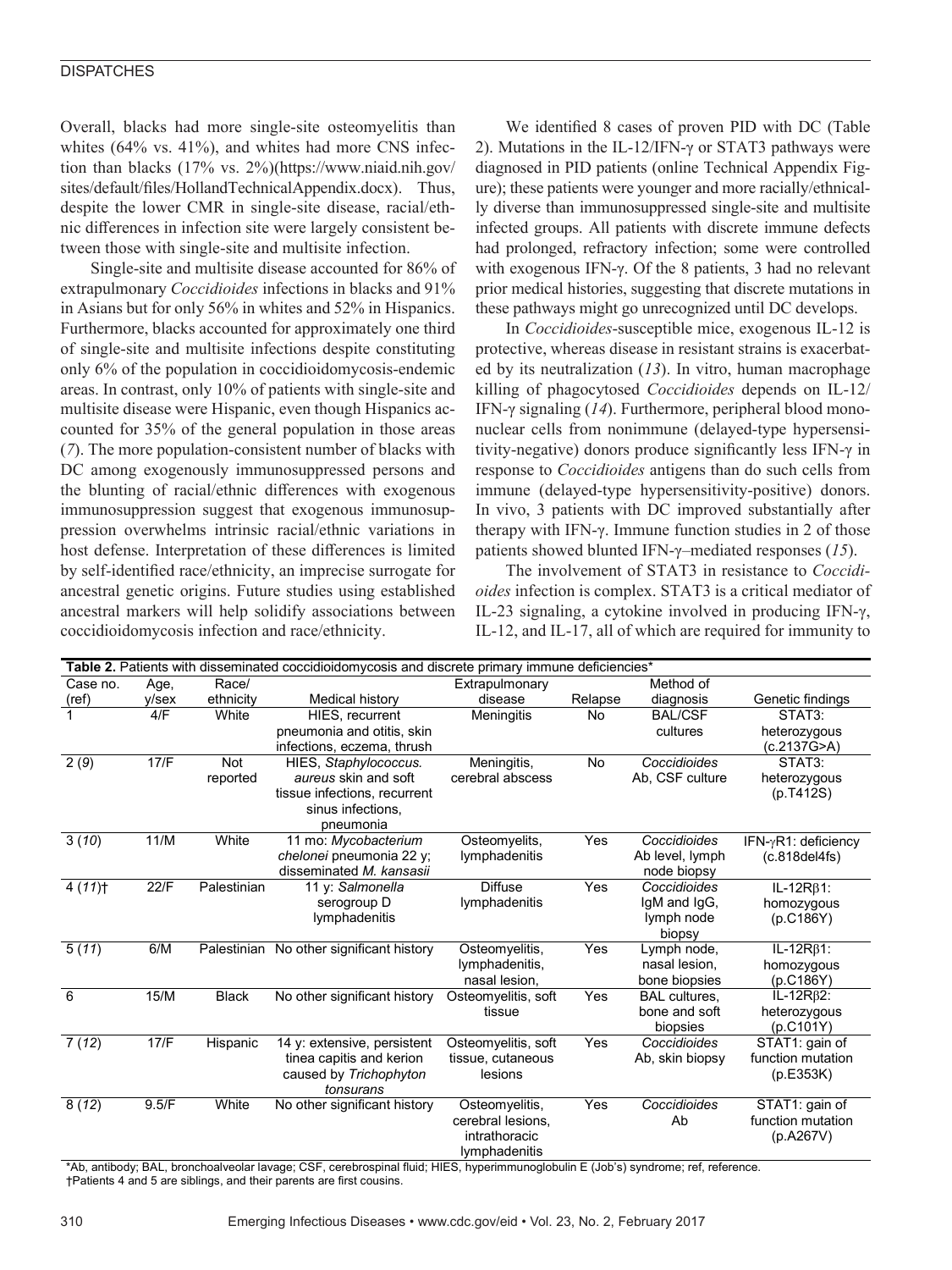*Coccidioides* in vivo. It also might be involved downstream of dectin-1, which is required for resistance to *Coccidioides* in mice and induces the phosphorylation of STAT3.

#### **Conclusions**

Risk factors for DC include exogenous immunosuppression (steroids and biologicals), pregnancy, race/ethnicity, and discrete genetic defects. Although racial/ethnic associations with DC were evident in patients without known underlying risks, they were submerged by exogenous immunosuppression.

Functional and genetic studies indicate that the IL-12/ IFN-γ axis and STAT3-mediated immunity are central to protection against *Coccidioides*. We identified mutations affecting these pathways in 8 patients with especially severe or refractory DC, some of whom responded to IFN-γ therapy. Younger patients with severe DC or patients whose illness relapses should be considered for genetic screening for discrete primary immune defects. The discrete defects demonstrated here clearly do not account for all occurrences of coccidioidomycosis in the general population but highlight the importance and nature of genetic control.

Coccidioidomycosis is distinguished by its geography and relative virulence in many persons who otherwise appear immunologically competent. Because most persons in whom DC develops are previously healthy, *Coccidioides* most likely exploits a very narrow vulnerability. The demonstration that DC has an underlying genetic predisposition indicates that the advent of newer genetic techniques, such as whole exome/ genome sequencing, will inevitably identify coccidioidomycosis-specific genetic factors. These, in turn, should enable us to better understand, preempt and treat coccidioidomycosis.

This study was funded in part by the Division of Intramural Research of the National Institute of Allergy and Infectious Diseases, National Institutes of Health (NIH), USA.

C.D.O. was funded through the NIH Medical Research Scholars Program, a public-private partnership supported jointly by NIH and generous contributions to the Foundation for the NIH from Pfizer Inc., The Doris Duke Charitable Foundation, The Alexandria Real Estate Equities, Inc. and Mr. and Mrs. Joel S. Marcus, and the Howard Hughes Medical Institute, as well as other private donors. For a complete list, visit the Foundation website (http://fnih.org/work/education-training-0/medicalresearch-scholars-program).

Dr. Odio completed this work while she was a medical student at the Cleveland Clinic Lerner College of Medicine, Cleveland, OH, USA. She now an internal medicine resident at Yale–New Haven Hospital. Her research interests include infectious diseases, immunology, and host-pathogen interactions.

#### **References**

- 1. Centers for Disease Control and Prevention. Increase in reported coccidioidomycosis—United States, 1998–2011. MMWR Morb Mortal Wkly Rep. 2013;62:217–21.
- 2. Valdivia L, Nix D, Wright M, Lindberg E, Fagan T, Lieberman D, et al. Coccidioidomycosis as a common cause of communityacquired pneumonia. Emerg Infect Dis. 2006;12:958–62. http://dx.doi.org/10.3201/eid1206.060028
- 3. Ampel NM, Giblin A, Mourani JP, Galgiani JN. Factors and outcomes associated with the decision to treat primary pulmonary coccidioidomycosis. Clin Infect Dis. 2009;48:172–8. http://dx.doi.org/10.1086/595687
- 4. Galgiani JN, Ampel NM, Blair JE, Catanzaro A, Geertsma F, Hoover SE, et al. 2016 Infectious Diseases Society of America (IDSA) clinical practice guideline for the treatment of coccidioidomycosis. Clin Infect Dis. 2016;63:e112-46. http://dx.doi.org/10.1093/cid/ciw360
- 5. Crum NF, Ballon-Landa G. Coccidioidomycosis in pregnancy: case report and review of the literature. Am J Med. 2006;119:993.e11–7. http://dx.doi.org/10.1016/j.amjmed.2006.04.022
- 6. Bercovitch RS, Catanzaro A, Schwartz BS, Pappagianis D, Watts DH, Ampel NM. Coccidioidomycosis during pregnancy: a review and recommendations for management. Clin Infect Dis. 2011;53:363–8. http://dx.doi.org/10.1093/cid/cir410
- 7. US Census Bureau. State & county QuickFacts [cited 2013 Sep 30]. http://quickfacts.census.gov/qfd/states/04000.html
- 8. Noble JA, Nelson RG, Fufaa GD, Kang P, Shafir SC, Galgiani JN. Effect of geography on the analysis of coccidioidomycosis associated deaths, United States. Emerg Infect Dis. 2016;22:1821–3.
- 9. Powers AE, Bender JM, Kumánovics A, Ampofo K, Augustine N, Pavia AT, et al. *Coccidioides immitis* meningitis in a patient with hyperimmunoglobulin E syndrome due to a novel mutation in signal transducer and activator of transcription. Pediatr Infect Dis J. 2009;28:664–6. http://dx.doi.org/10.1097/INF.0b013e31819866ec
- 10. Vinh DC, Masannat F, Dzioba RB, Galgiani JN, Holland SM. Refractory disseminated coccidioidomycosis and mycobacteriosis in interferon-gamma receptor 1 deficiency. Clin Infect Dis. 2009;49:e62–5. http://dx.doi.org/10.1086/605532
- 11. Vinh DC, Schwartz B, Hsu AP, Miranda DJ, Valdez PA, Fink D, et al. Interleukin-12 receptor β1 deficiency predisposing to disseminated coccidioidomycosis. Clin Infect Dis. 2011;52:e99– 102. http://dx.doi.org/10.1093/cid/ciq215
- 12. Sampaio EP, Hsu AP, Pechacek J, Bax HI, Dias DL, Paulson ML, et al. Signal transducer and activator of transcription 1 (STAT1) gain-of-function mutations and disseminated coccidioidomycosis and histoplasmosis. J Allergy Clin Immunol. 2013;131:1624–34. http://dx.doi.org/10.1016/j.jaci.2013.01.052
- 13. Magee DM, Cox RA. Interleukin-12 regulation of host defenses against *Coccidioides immitis*. Infect Immun. 1996;64:3609–13.
- 14. Ampel NM, Nesbit LA, Nguyen CT, Chavez S, Knox KS, Johnson SM, et al. Cytokine profiles from antigen-stimulated whole-blood samples among patients with pulmonary or nonmeningeal disseminated coccidioidomycosis. Clin Vaccine Immunol. 2015;22:917–22. http://dx.doi.org/10.1128/CVI.00280-15
- 15. Kuberski TT, Servi RJ, Rubin PJ. Successful treatment of a critically ill patient with disseminated coccidioidomycosis, using adjunctive interferon-gamma. Clin Infect Dis. 2004;38:910–2. http://dx.doi.org/10.1086/382075

Address for correspondence: Steven M. Holland, National Institutes of Health, Bldg 10, Rm 11N248, MSC 1960, Bethesda, MD 20892-1960, USA; email: smh@nih.gov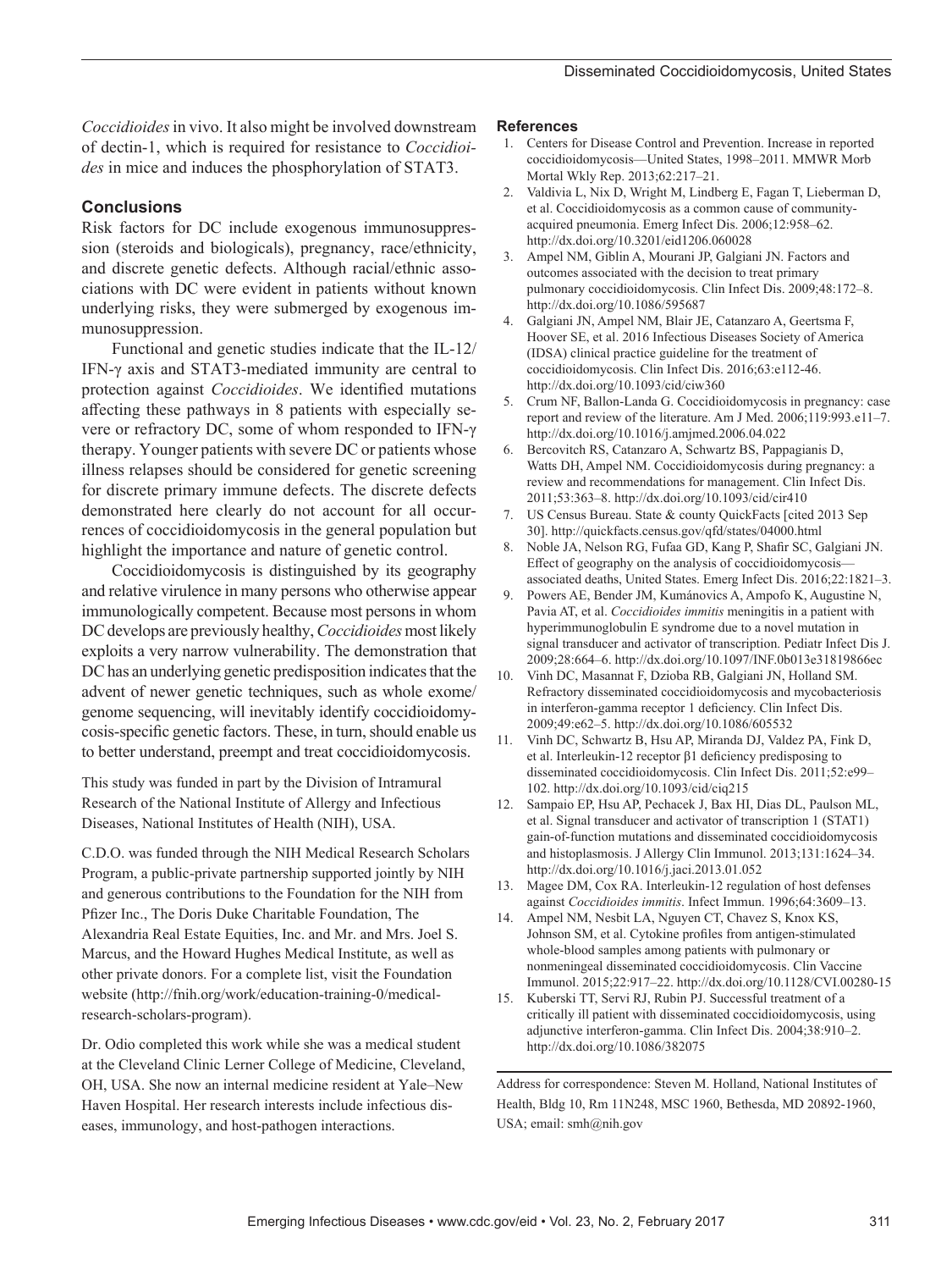Article DOI:<http://dx.doi.org/10.3201/eid2302.160505>

# Risk Factors for Disseminated Coccidioidomycosis, United States

## **Technical Appendix**

### **Methods**

We conducted a systematic search of MEDLINE by PubMed (http://www.ncbi.nlm.nih.gov/PubMed), Web of Science, and Scopus (http://Scopus). Search terms were coccidioidomycosis, Coccidioides, coccidioidal, and disseminated coccidioidomycosis, which were used as both free terms and Medical Subject Headings (MeSH) terms. Terms referring to pregnancy and race were combined with "OR" and "AND." Statistical significance was reported where available as reported in the cited reports.

We identified 4,054 citations; after excluding duplicates and focusing on the criteria of "disseminated coccidioidomycosis," we screened 402. Disseminated coccidioidomycosis was defined as a positive culture or histologic finding from a nonpulmonary site. We acquired the following information: journal article citation, study type, age of patients at time of infection, sex, source population, clinical manifestations and outcome. Treatment and mortality data were organized by decade to reflect changes in therapy. We made secondary classifications as follows: 1) exogenous immune suppression (medication-related immune suppression or HIV); 2) pregnancy (included all patients who were pregnant at the time of coccidioidomycosis); 3) multisite disseminated coccidioidomycosis (MDCM, 2 separate sites with coccidioidomycosis outside of the lungs); 4) single-site disseminated coccidioidomycosis (SDCM, 1 site with coccidioidomycosis outside of the lungs); 5) primary immune deficiency (PID, patients with sequenced genetic mutations and coccidioidomycosis). Races were categorized as defined in the published case reports, with the exception of Asian, which included patients described in case reports as East Asian, West Asian, or Filipino; these we specified where possible. We reviewed 370 case reports of disseminated CM published during 1975–2014, comparing disease presentations.